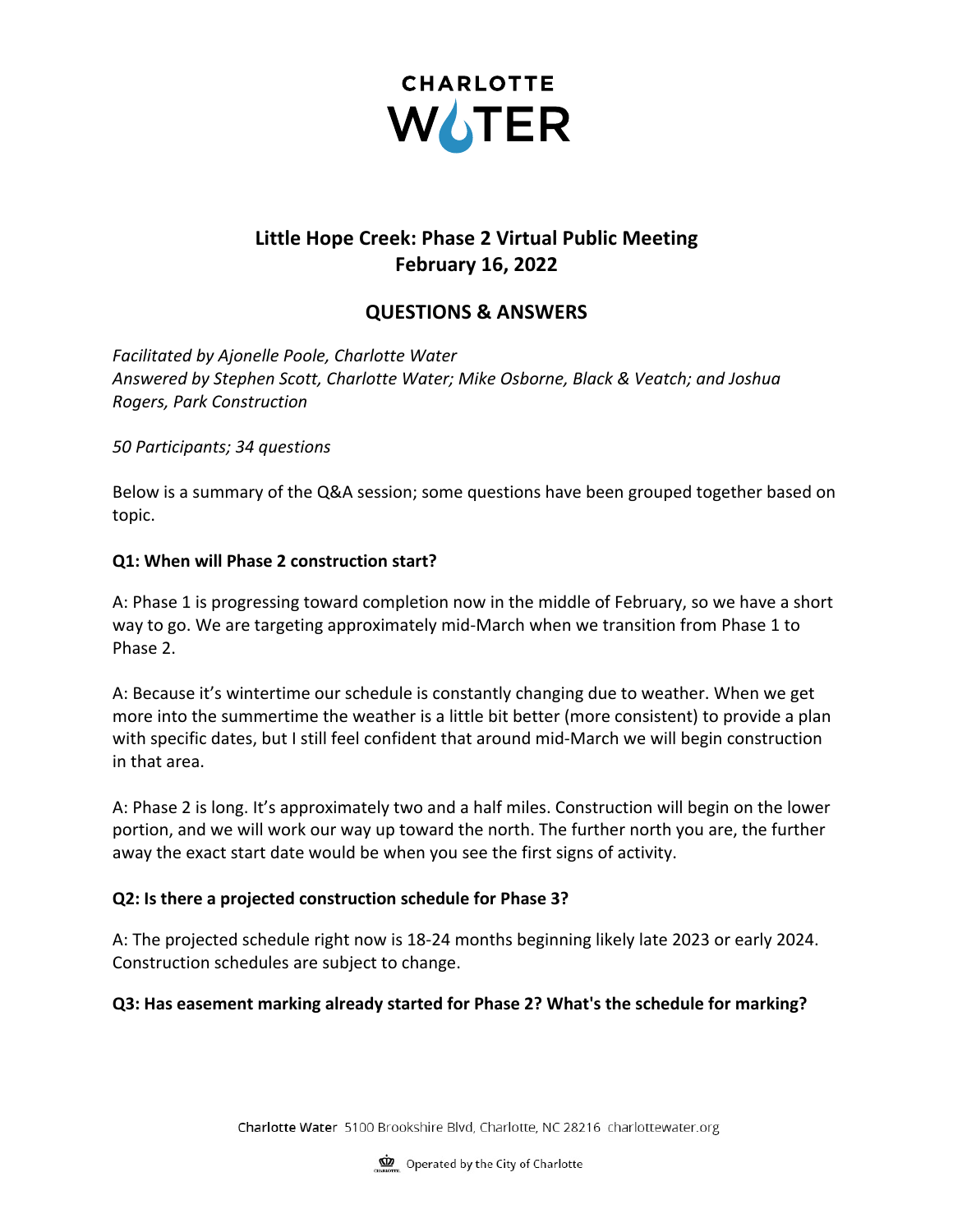

A: Partly, yes. We will continue up the easement through the Waterbury stretch of the project over the next month or so. From Waterbury and further north, will probably be 3-4 months away. However, it could potentially be sooner but that is where we are at right now.

### **Q4: Given Phase 2 is pending final easement acquisitions, is there concern the March target start could be delayed for a long period (besides for weather), or is acquiring easements not a concern?**

A: Most private property easement acquisitions are complete. That March date could certainly be pushed as we move forward. There is still work that needs to be done in terms of power pole relocations and we are working with Duke and AT&T. The public property is still pending approval and that can affect our project schedule.

### **Q5: Will there be a closure at Seneca Place between Wedgewood and Valley Stream Road?**

A: Yes, there will be a temporary closure of Seneca for our work and a detour will be set up. The detour will route from Seneca to Park Road, to Tyvola, and back around. There will be signage posted for closure and detour that will be clearly marked.

### **Q6: So, the traffic diversion will last to possibly 2024? Regarding Seneca to Park Road.**

A: No, the Seneca detour for Phases 1 and 2 work is projected to only be in place for up to 3 weeks, but if we run into unforeseen conditions it could be longer. Our hope is that we are crossing Seneca Place within a month to a month and a half. There will be some form of traffic control along the project corridor throughout the whole duration, as we'll be crossing and installing pipe within several streets with our work.

#### **Q7: How will traffic on Hartford Avenue be handled during construction?**

A: There will be rolling closures. Access for residents and property owners will be maintained.

### **Q8: How is the construction zone adjusted when the pipe runs between houses and is very tight?**

A: During our design phase we were out on the ground quite a bit looking at these areas. Depending on the circumstance whether it was proximity to a house or other structure we were bound in a lot of areas by the creek and making sure that the existing sewer stays in service. So, we laid out the corridor and the construction zone as it was appropriate for the circumstances we encountered in the field.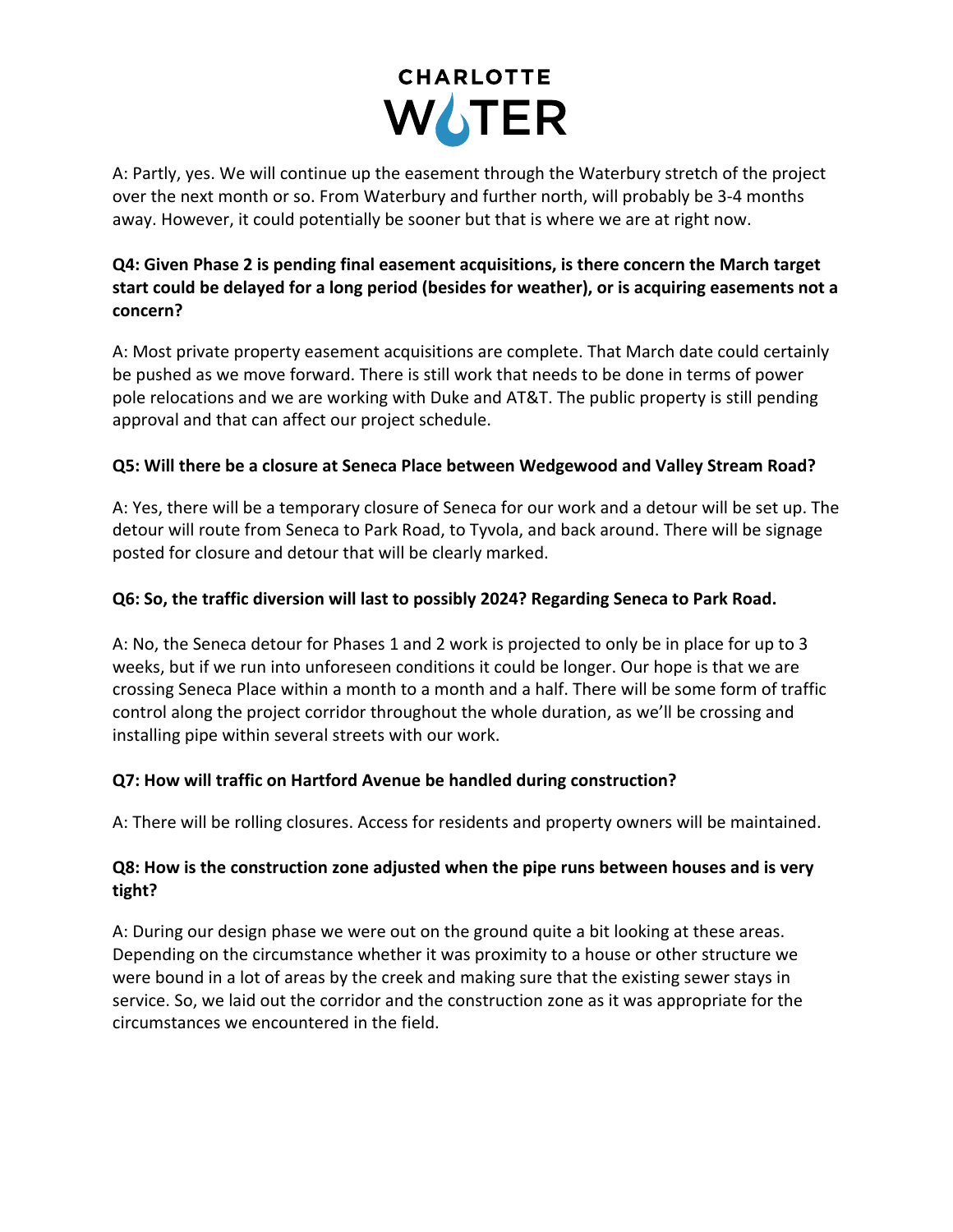

#### **Q9: What will happen to the staging area for Phase 1 that resides on Seneca near Valley Stream? Can this site continue to be utilized for Phase 2 and Phase 3 thus reducing the footprint needed for the Mockingbird site?**

A: The lot on Seneca is currently being used during Phase 1 and Phase 2.

A: Phase 3 does not cross through that property. When construction is completed on Phase 1 the backyards of residents between Seneca and Wedgewood will be restored. We can't access Phase 3 directly from the Seneca lot, so we are not planning to use this area during Phase 3.

### **Q10: When will the staging area for Phase 1 on Seneca be restored?**

A: Before the completion of Phase 2, but it's dependent on what other staging areas are acquired for the project.

### **Q11: How do we request a pre-blast evaluation of our homes regarding rock blasting?**

A: We will be contacting property owner(s) through mail to schedule an appointment to come by the property and perform the survey. The pre-blast survey representative will look around and document the condition of the interior and/or exterior of the property. A representative will want to perform this investigation to assess the structure before blasting occurs. Once construction starts and after the blasting occurs there will be an opportunity at the homeowner's request to have a post-blast survey conducted.

### **Q12: The construction equipment is very large, how is this adjusted when the pipe location runs very close to homes and between houses?**

A: The contractor has a variety of equipment to use on the project and will use the appropriate size equipment to install the pipe based on the constraints of that location.

## **Q13: Can the hours of operation be started later in the morning?**

A: 7 a.m. is when construction is permitted to start. The total duration of the project is based on the ability of the contractor to put in the hours to lay the pipe. 7 a.m. can be early but if the contractor's hours are limited during the day, this increases the likelihood of extending the total project duration which impacts the neighborhood over a longer duration.

#### **Q14: Where are power poles being moved?**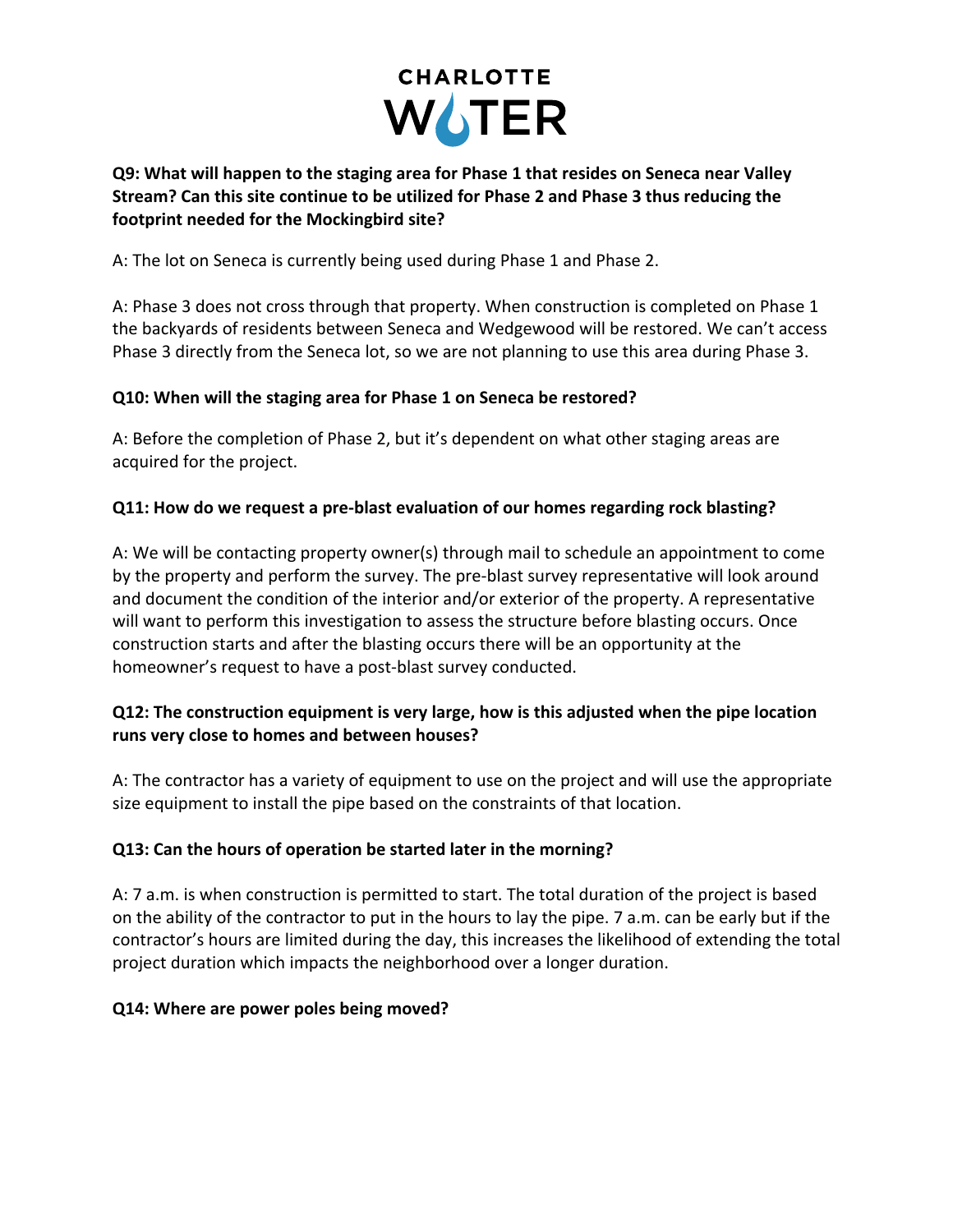

A: Generally, the existing power poles that conflict with our work follow the creek and are in backyards offset from the creek bank. The new poles will largely remain as close as practical to their current locations, with relatively minor adjustments for those at risk of falling in the creek or those directly over our existing pipe.

## **Q15: What measures will be in place to protect from an oil spill on the construction site/storage area?**

A: Any fuel tanks used are double containment tanks. If there is a flooding event forecasted we will ensure that all our equipment is on high ground, including fuel tanks.

**Q16: If we have a property located at the most northern part of the Phase 2 construction, is it safe to say that the total construction timeline will be 24 months? Or is this timeline longer now? I only ask as you mentioned that construction of Phase 2 will start at Seneca Place and go north 2.5 miles.**

A: As noted previously, the contractor started at Tyvola and is restoring as they go. The contractor generally does not push too much further ahead of the work that's before them. Josh's plan is to clear a section, install the pipe and then move further north.

A: Yes, generally the further your property from the starting area of construction, the longer duration until the activity is seen. Our work on Phase 2 will progress from the south to the north. There are some unique situations with Duke Energy and AT&T related to pole relocations that may occur out of sequence due to scheduling considerations. This work will result in easement clearing and site preparation in advance of our construction to accommodate their work, however, typically pipeline installation follows closely behind site prep work.

#### **Q17: What is being done to recycle the hardwoods versus chipping 70-year-old trees?**

A: Most of the existing trees in the easement have been or will be mulched for environmental purposes which protects the water quality of the creek. This mulch provides ground cover for easements so when our work is progressing we don't have exposed soil creating erosion control concerns for the work and surrounding areas. Likewise, some of the larger trees, like those more suitable for another use, will be used for lumber. Our clearing contractor will take those trees to a sawmill to be used for any purpose they deem necessary. We have had some conversations with Mecklenburg County in which they may also be able to utilize some of this timber.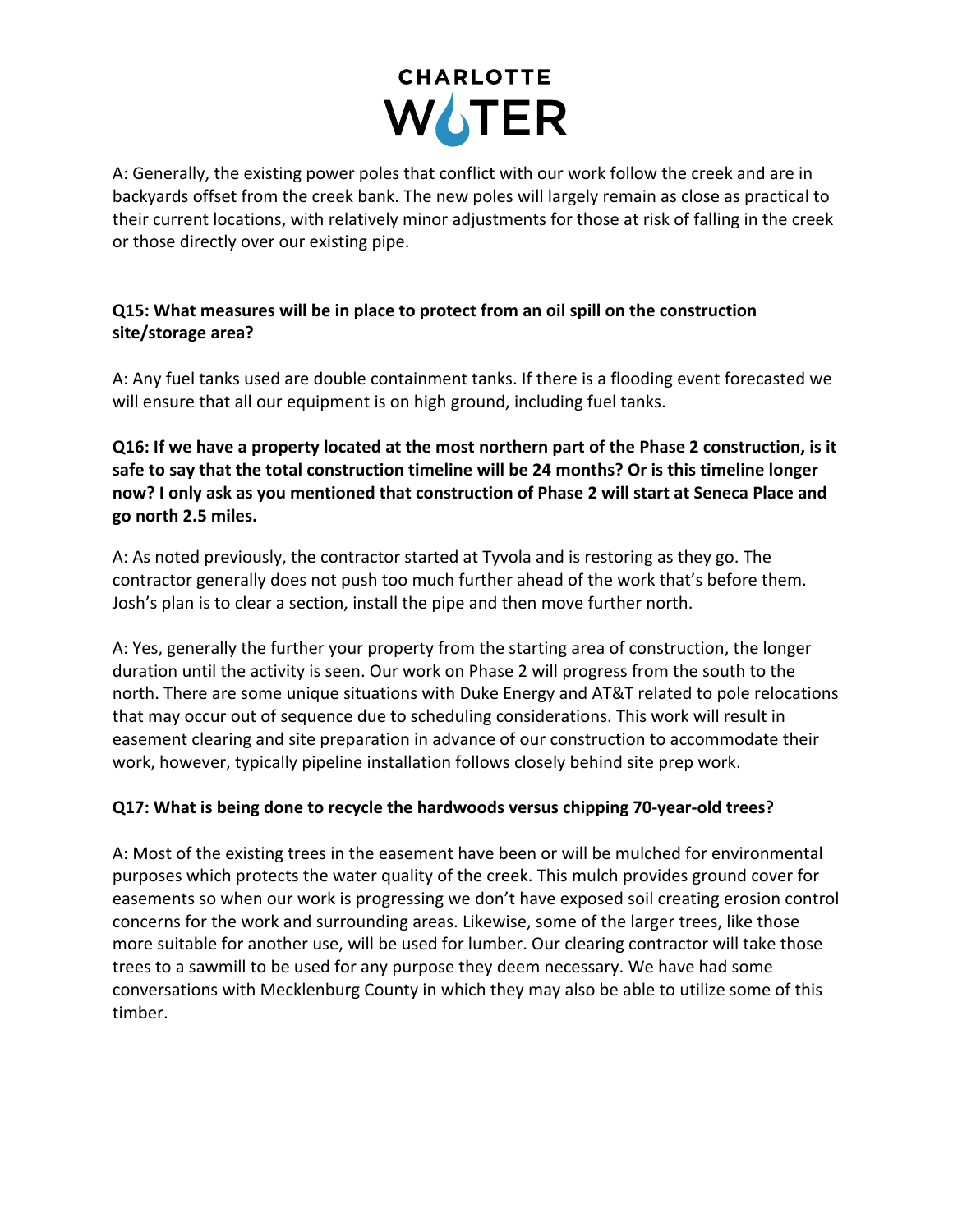

#### **Q18: Are there plans to replace any trees, bushes, etc., that will be cleared along either side of the easement?**

A: We should only be clearing within the easement. We are not planning to replace any plantings within the easement beyond seed and straw as ground cover to stabilize the area. For replacement plantings within easements by private property owners, we have a list of landscaping guidelines available on our website. Generally, it includes noninvasive species and trees and grasses with shallow roots systems only.

https://charlottenc.gov/Water/Documents/LandscapingGuidelines.pdf

### **Q19: Who should the community get in contact with to help provide recommendations and requests for restoration efforts?**

A: If it's private property let me know. My contact information (Stephen Scott) is on the website as well as the prior screen. If the question is about public property, that would be contacts at Mecklenburg County/Stormwater.

Stephen.scott@charlottenc.gov 980-219-9488

McCulloch, John john.mcculloch@mecklenburgcountync.gov

### **Q20: For clarity, construction on the field (Mockingbird staging area) is not lasting three years but the mess and sight impact does. That is what will impact the home values.**

A: Yes. Active construction (clearing/pipe installation) on the site will not last three years, however, we are also planning on using the area for temporary staging of pipe and manholes during that time. I cannot speak directly to home values because there are many factors that may affect them. All residents of this neighborhood know how desirable this community is to live in, however, this is a capacity-limited basin. What that means is no approvals can be granted for any future development around or within this basin until capacity can be addressed. This project directly addresses capacity. We want to see the area continue to grow. We want new businesses and residents to come and see it thrive. That can't take place with aging infrastructure including a sewer that is 60 years old. These creeks are an asset to the community, however, if they are next to a sewer line and that sewer repetitively overflows that is detrimental to the quality of the creek and character of the neighborhood. That will impact home values. This construction is temporary. The staging is temporary. And the long-term goals of this project are for the greater community and the future. We know three years is a long time, but I assure you it's temporary.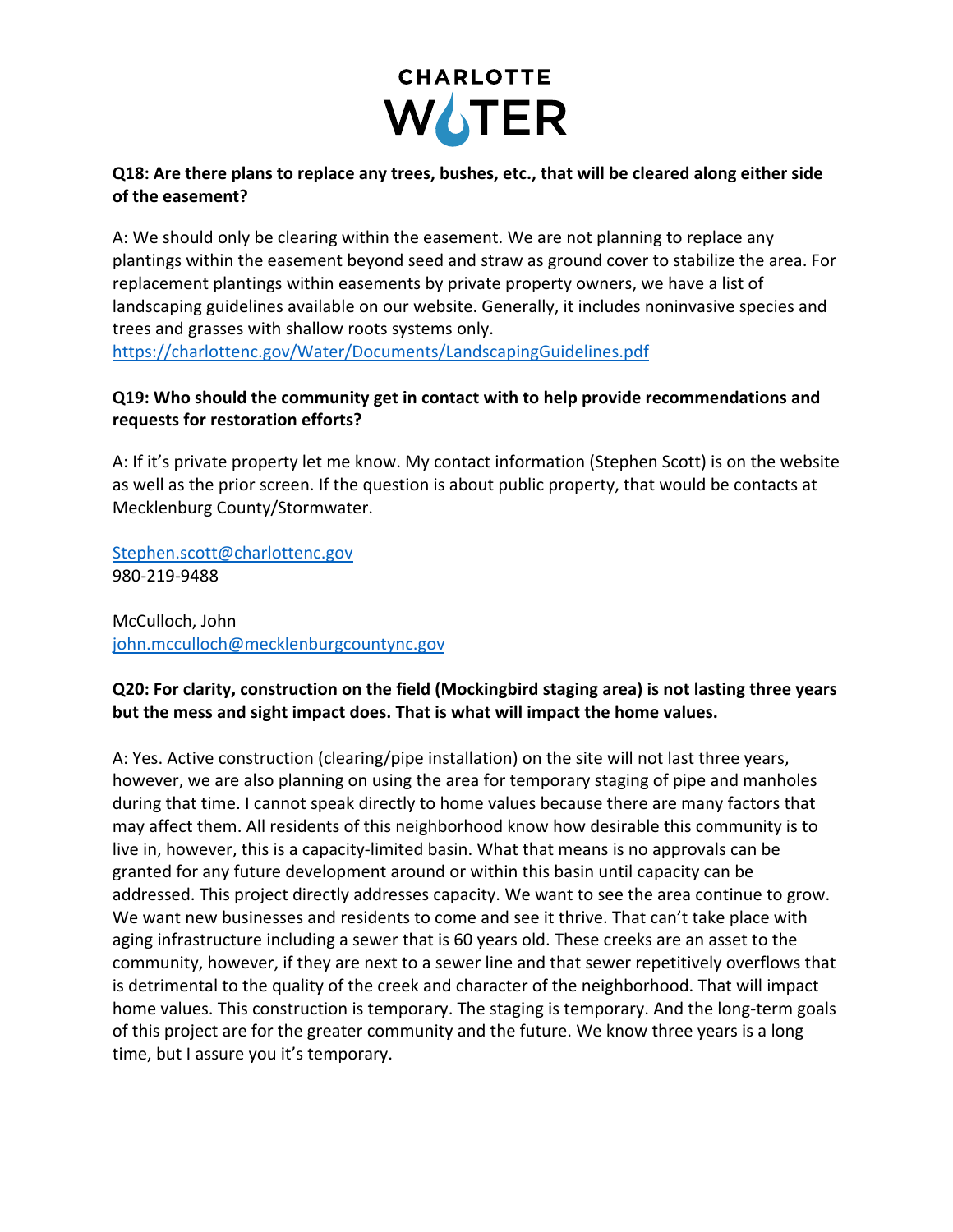

#### **Q21: How are they protecting the bus stops on Mockingbird?**

A: The bus stop, I believe, is at Terrance. Which is outside of the proposed fenced staging area on Mockingbird.

### **Q22: Have you thought about the parking lots at the top of Mockingbird Lane? They have been empty for years (pre-COVID as well). Or what about at the Wastewater plant down Park Road?**

A: On a project of this nature for duration aspects we need the material where the construction is happening. The wastewater plant on Park Road is quite a distance away from active construction. Moving equipment and heavy materials on Park Road and Tyvola Road is just going to increase safety concerns and possibly extend construction duration.

A: One of the big things that we kept in mind here once the material is in an on-site staging area is that we can control the movement of that material with our contractors and crews. If we stage material in other locations off-site then bringing it to the work area will generate more traffic in the neighborhood and surrounding areas. Keeping the material off-site results in the need for an outside hauling company to transport material to the project. When pipe material can be staged along the pipeline corridor we've got all the material we need where the work is being performed.

A: Finding an adequate site for staging for this project is tough. It's a very developed area. The available property is limited. For Phase 2 and 3 we had 12 sites on our list we evaluated and 11 were eliminated. What came out on top was the Mockingbird site. We are not staging materials in a business parking lot or at a school. We are trying to limit our storage of materials in the easements in the backyards of private residents.

#### **Q23: Height of fencing around the staging area? Screening on the fencing?**

A: Likely using a 6–8-foot fencing with screening but will depend on the guidance provided by the property owner (Mecklenburg County) as a condition of use for this area.

#### **Q24: So no comprise for the duration of storing materials has been made since the last meeting? At the in-person meeting, it was estimated that the pipe installation will take two months so why three years?**

A: Yes, there was a compromise made for this area. We greatly reduced the area that is impacted for that long. Use of the last few parcels at the corner of Mockingbird and Barkley was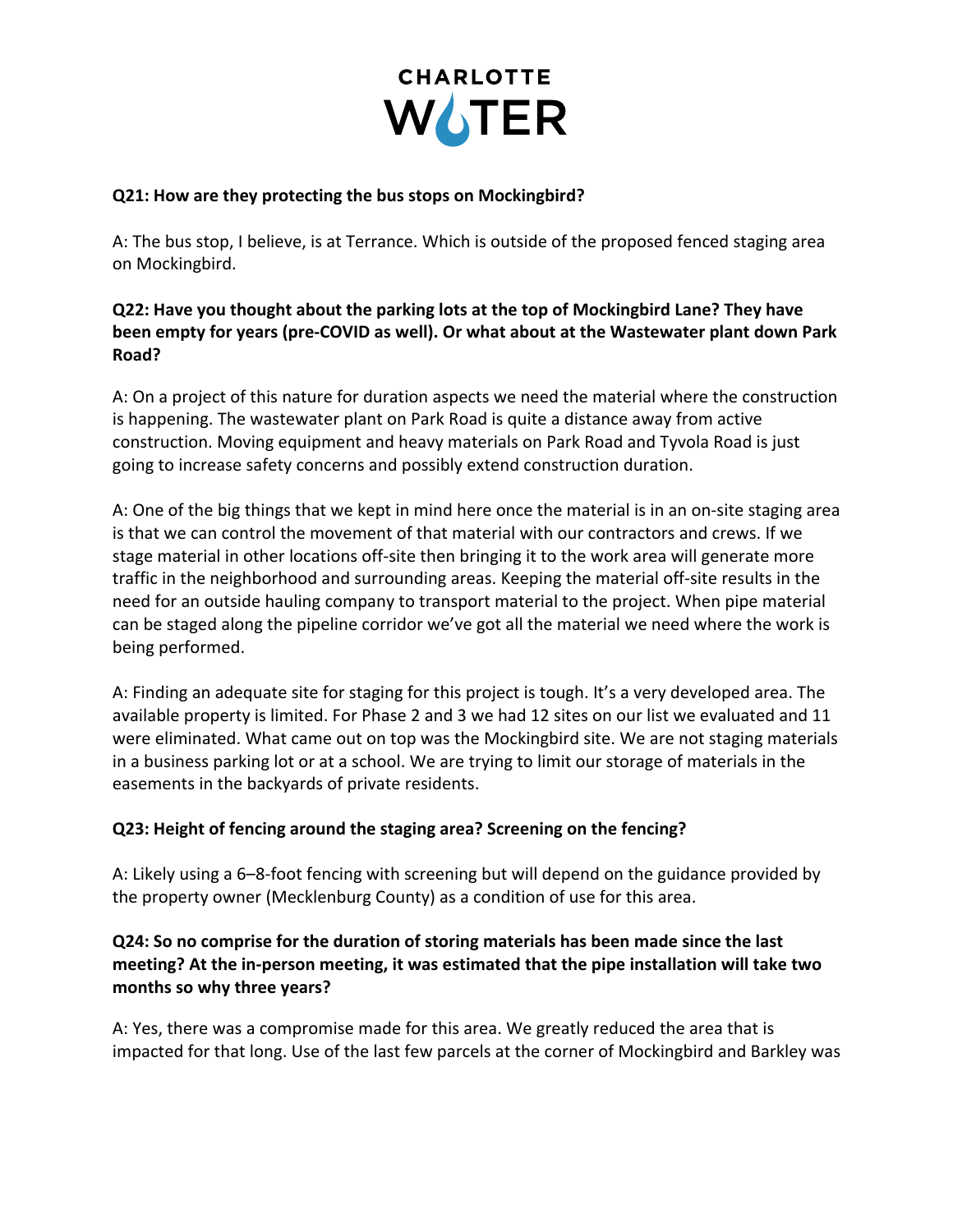

reduced to two months. We shortened the duration of the middle parcels to 18 months and shifted the impacted area over. We still have to build this project and Phase 3 construction is also on these parcels, joining Phase 2 at 1121 Mockingbird. We have to accommodate construction here for Phase 3, as well as Phase 2. We do believe what we've presented is a compromise.

### **Q25: Have you considered the flooding on the field? There was a significant flood there within the last 15 months.**

A: We do not believe there is a risk of materials and equipment flooding and floating away. If there is that risk, we can stabilize the material and secure it, so it doesn't leave the site.

### **Q26: Can larger trees be planted versus small ones on the field.**

A: The planting discretion is up to Mecklenburg County, the property owner. They will set the requirements for replanting and using 1.5-to-2-inch caliper trees is typical. If larger trees are requested we can work to accommodate.

### **Q27: How will impact to home values decrease be handled?**

A: We cannot speak to whether this project does or doesn't affect home values. I think that the value of private property has so many factors that construction in the neighborhood may or may not be a factor.

### **Q28: How will people safely go up and down Mockingbird Lane with the large trucks accessing the staging area?**

A: Mockingbird is a public street. We ask people to remain vigilant of their surroundings and exercise caution when walking on the street. We know there is no sidewalk on Mockingbird currently, which is why we proposed the grass strip in the curve of Mockingbird to better accommodate pedestrian traffic currently using the street. Please be aware of your surroundings.

## **Q29: Who is the contact at Mecklenburg County that will be approving this plan?**

A: As far as easement and use of the property along Mockingbird the ultimate approval lies with the County Manager but will go through several steps to get there. These former singlefamily home sites were acquired by Mecklenburg County Stormwater and use of this, and any other County property is reviewed through the Asset Management Department.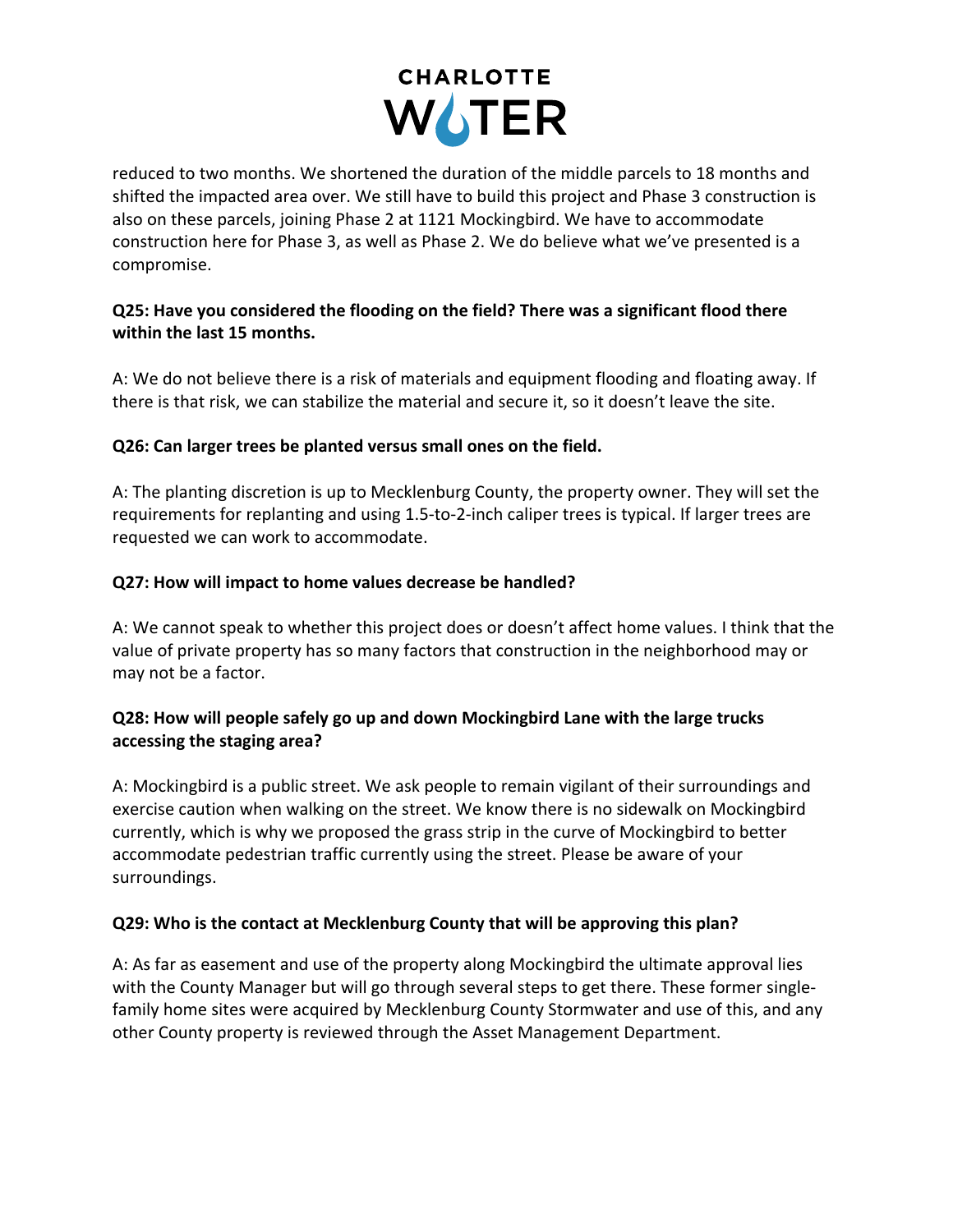

*Storm Water Services is still acquiring properties and fully intends to engage the Madison Park Neighborhood following the completion of the Little Hope Sewer Project to enhance the Mockingbird and the other floodplain buyouts within the neighborhood for community use and environmental benefit.*

#### **Q30: What other sites are available to use for Phase 2 and 3 staging?**

A: We are still working to determine additional sites that are available. We are submitting this to Mecklenburg County for permission to use this site. We currently do not have permission from anyone else to use this site or another site for Phase 2 and 3 staging.

**Q31: There is still a huge staging area on the field for three years – not much of a compromise here. This update especially does not help those of us who live uphill on Mockingbird and will have to deal with daily traffic congestion on an already overcrowded street (where we have young children). How is this permissible within a neighborhood? Our neighborhood is zoned for a construction storage site. Why can't the equipment be parked where it currently sits?**

A: Regarding traffic on Mockingbird, we have to build the sewer where it is. The sewer is along the creek and our existing sewer and proposed plan are along the creek. We have to access the site and the site is accessible through Mockingbird – a public street. We have to drive on the street. As far as this being a compromise, for construction staging, it has to go somewhere. This site is ideal for our work as described previously due to its size, location, and lower impacts when compared to other options that were evaluated. As far as using the area where our pipes currently sit along Seneca, the Seneca lot is very limited on space and also has a significant slope. That area is running out of room right now and it's only a single parcel. We are planning on using that area for Phases 1 and 2. That was our agreement with Mecklenburg County that we made about a year ago so that area will be used for a portion of Phase 2. We still need additional area along the Phase 2 corridor so that is where these Mockingbird parcels come into consideration. There is not enough room for what we have there at Seneca.

#### **Q32: Is there an answer on how it is permissible for the proposed Mockingbird staging area to be a construction zone for three years?**

A: We get permission from the property owner. The property owner here is Mecklenburg County and they would be the ones granting permission to the City of Charlotte and Charlotte Water to perform this work.

### **Q32: What will the Mockingbird staging area be after completion in three years? Will it be developed into anything? Resold? Etc.?**

A: We will restore the area to pre-construction conditions which includes grading the area and adding seed and straw. Specifically, on these parcels, we are working with the county on a tree